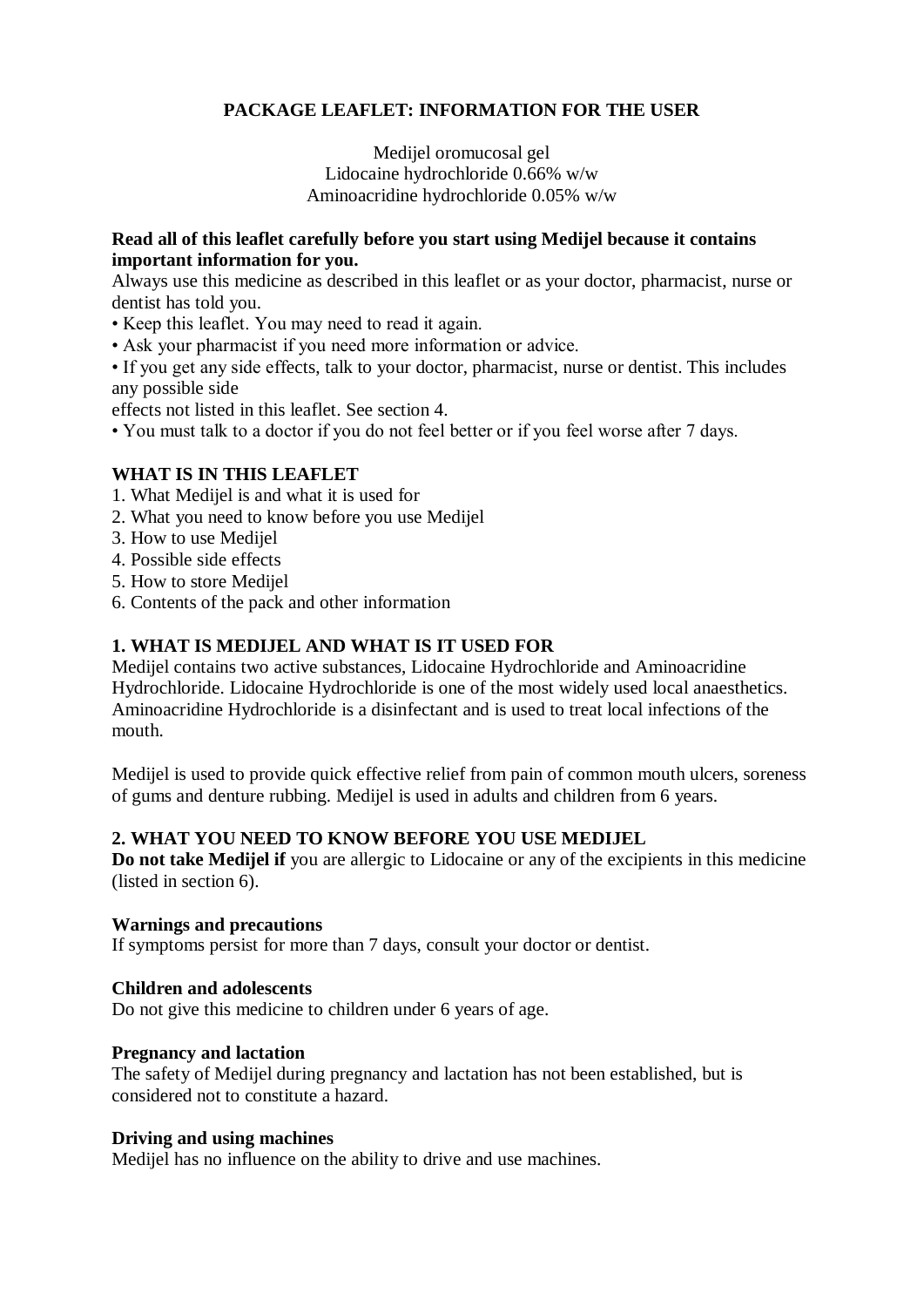### **Medijel contains sucrose and alcohol**

If you have been told by your doctor that you have an intolerance to some sugars, contact your doctor before taking Medijel.

Contains small amounts of ethanol (alcohol) less than 100mg per dose.

### **3. HOW TO USE MEDIJEL**

Always use this medicine exactly as described in this leaflet or as your doctor or pharmacist has told you. Check with your doctor or pharmacist if you are not sure.

Medijel should be applied directly to the affected area(s) with a clean finger or small pad of cotton wool.

### **Adults and adolescents over 12 years of age**

Massage a pea-sized amount of gel onto the affected area. If necessary application may be repeated after 20 minutes and then at three hourly intervals up to a maximum of eight times daily.

### **Children (from 6 years)**

Massage a pea-sized amount of gel onto the affected area, no more frequently than every three hours and up to a maximum of 6 times daily.

### **Not suitable for children under 6 years.**

If symptoms persist for more than 7 days consult your doctor or pharmacist.

### **If you take more Medijel than you should**

If you have taken more Medijel than you should, or if for example a child has taken the medicine by accident, contact your doctor immediately.

The experience of overdose with Medijel is limited but reported symptoms include dizziness, a drop in blood pressure, muscular tremors, convulsions, coma, irregular and weak breathing, cardiac standstill and bronchospasm. If you have any further questions on the use of this medicine, ask your doctor or pharmacist.

## **4. POSSIBLE SIDE EFFECTS**

Like all medicines, this medicine can cause side effects, although not everybody gets them. Allergic reactions have been rarely reported with preparations containing Lidocaine. Seek medical attention immediately if you have any of these signs of an allergic reaction: hives, difficulty breathing, swelling of your face, lips, tongue or throat. Should irritation develop, discontinue use.

#### **Reporting of side effects**

If you get any side effects, talk to your doctor or pharmacist. This includes any possible side effects not listed in this leaflet.

You can also report side effects directly via: HPRA Pharmacovigilance, Earlsfort Terrace, IRL - Dublin 2, Tel: +353 1 6764971 Fax: +353 1 6762517 Website: www.hpra.ie e-mail: [medsafety@hpra.ie](mailto:medsafety@hpra.ie)

## **5. HOW TO STORE MEDIJEL**

Keep this medicine out of the sight and reach of children.

Do not use this medicine after the expiry date which is stated on the carton and tube. The expiry date refers to the last day of the month.

Do not store above 25<sup>o</sup>C.